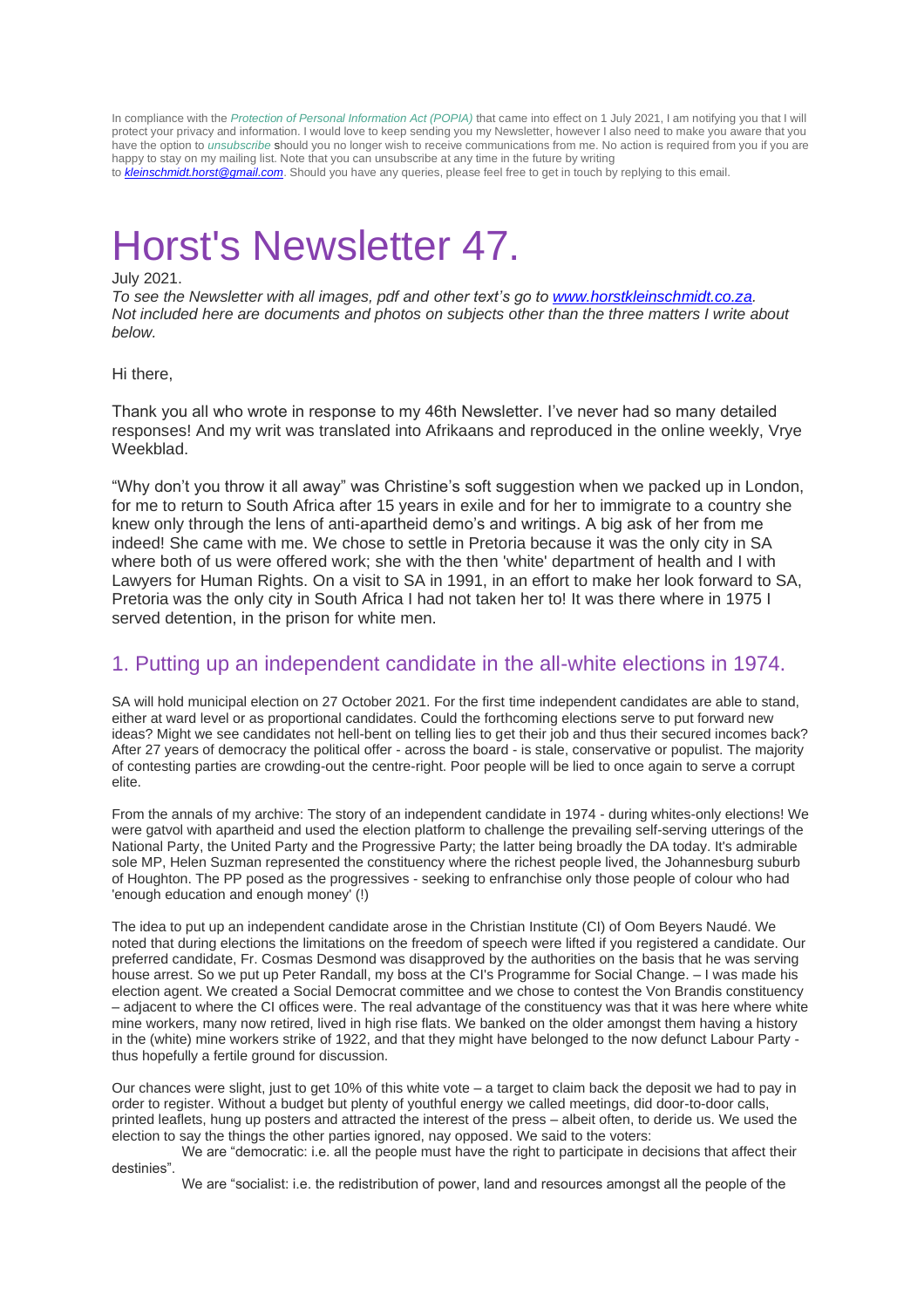land".

We argued for a national health system, for the right to collective bargaining and for the protection of the environment.

Peter got just shy of 1000 votes and we got our deposit back.

## 2. 120 years later and Germans still fail to make amends.

Dr Wolfram Hartman is the voice of German speakers in Namibia I identify with. Thank you Wolfram for your courage and for saying it clearly! I herewith identify myself with your views. See his column, in English published in The Namibian on 25 June 2021. And read also the interview with Hartman in Der Spiegel. [https://www.spiegel.de/geschichte/namibia-entschaedigungen-fuer](https://www.spiegel.de/geschichte/namibia-entschaedigungen-fuer-koloniale-verbrechen-herr-steinmeier-kann-nur-um-verzeihung-bitten-a-e339b554-693e-4935-b145-3f1f61b066e9)[koloniale-verbrechen-herr-steinmeier-kann-nur-um-verzeihung-bitten-a-e339b554-693e-4935-b145-](https://www.spiegel.de/geschichte/namibia-entschaedigungen-fuer-koloniale-verbrechen-herr-steinmeier-kann-nur-um-verzeihung-bitten-a-e339b554-693e-4935-b145-3f1f61b066e9) [3f1f61b066e9](https://www.spiegel.de/geschichte/namibia-entschaedigungen-fuer-koloniale-verbrechen-herr-steinmeier-kann-nur-um-verzeihung-bitten-a-e339b554-693e-4935-b145-3f1f61b066e9).

#### And read

"Namibian genocide: why Germany's bid to make amends isn't enough" by Reinhart Kössler and Henning Melber. — [https://theconversation.com/namibian-genocide-why-germanys-bid-to-make-amends-isnt-enough-](https://theconversation.com/namibian-genocide-why-germanys-bid-to-make-amends-isnt-enough-161820 3)[161820](https://theconversation.com/namibian-genocide-why-germanys-bid-to-make-amends-isnt-enough-161820 3)

## 3. 'Tranquill and treacherous' is the title I gave below watercolour painting. (see image below)

Having been born on the wrong side of history, into a Nazi German family in colonial and apartheid South Africa, it was with some trepidation that I bought *Hitler's Spies* by Evert Kleynhans. Published earlier in 2021, it provides details of the Nazi secret agents in the "intelligence war in South Africa".

I no longer fear rejection or ostracism as much as I did when talking about my background, but it still pains me to consider it — and I quickly searched through the index the index of the book. To my relief, neither the name of my father nor any other relative appeared. So, I can at least assume that none were in leadership positions or were found to be responsible for any notorious actions. But my father and my grandfather were very much involved in Nazi machinations.

Both joined the NSDAP (Nazi Party). When these were outlawed in South Africa and South West Africa (SWA, now Namibia), my father was active in establishing undercover structures in Cape Town and maybe elsewhere. Throughout the 1930s and 1940s the ultra nationalist and neo-Nazi Afrikaner Ossewabrandwag (OB) was never far from the German fascist movements.

The story Kleynhans tells, and which I expand on below, reveals how dangerously close the Nazis came to having a client state here in South Africa. It stands as a warning to us today. Defending our Democracy now depends on people standing up – and calling for the implementation of the Bill of Rights. Just moaning when you meet friends on Saturday is tantamount to inviting the enemy to march through the gates of liberty and decency.

Unfortunately, *Hitler's Spies* is not as exhaustive as it could have been. The author relied on official records only. As a result, the former pro-Nazi Grey Shirts and later, OB, leader Louis Weichardt, for example, gets just one passing reference; the Gryshemde (Grey-Shirts) are not mentioned at all. Yet I knew, courtesy of my father, that Weichardt — he became a National Party senator for Natal — pursued his aims well into the 1960s.

When our family was living in Johannesburg in the early 1960s Weichardt was instrumental in arranging for us to look after a fugitive Austrian SS officer, Theodor Soucek. At Weichardt's request, we also hosted the former German commando officer Otto Skorzeny when his biography was launched in South Africa. Kleynhans would have found ample evidence in the pre-war annals of the German School in Hillbrow, Johannesburg. Some of my teachers in the 1950's were actors in a story yet to be told. (I hope to expand on above matters in future mailings - relying not least on materials I inherited)

Below watercolour looks idyllic but it conceals treachery. It depicts my parents courting in the early 1940s in Swakopmund (in today's Namibia). The drawing is by a friend Herbert Laschien. He's poking fun at Wilhelm and Eva, calling it the *Hotel to the Red Lantern – garden delicacies – family destination.* My parents married in 1944; I was born in October 1945. But that's not all….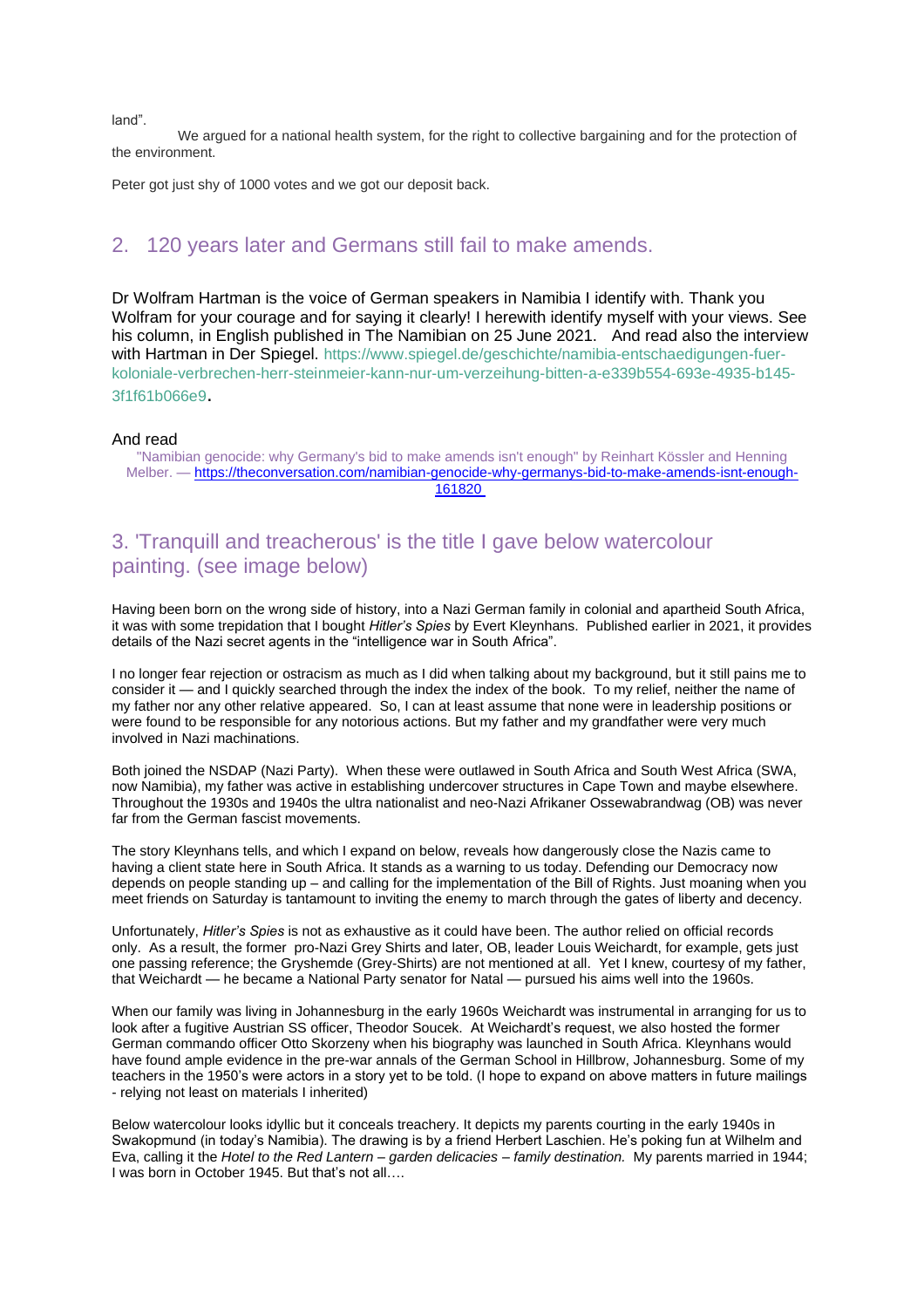Elsewhere in the world there was war and death for millions.

The hotel was built during the German colonial era – 1884–1915. In its day it probably was a house of ill repute. Its actual name was *Löwenhaus* - The Lion House. It stood on the first sandy elevation overlooking Swakopmund harbour. During the viscous European scramble for Africa, Britain in 1978 annexed Walfish Bay, eighteen kilometres to the south of Swakopmund – formally it was a very tiny sub-colony of the Cape colony. The Walfish bay is the only sheltered bay along the 1500km coastline. When the Germans came in 1884 they wanted the vast hinterland, today known as Namibia, but it had no harbour. German narrative: 'nasty Britain took it so we would fail!'. As a result Germany built a half-mile jetty perpendicular to a dry river-mouth. It served as the port to what was to become German South West Africa. Plans to double the length of the jetty came to nought in 1915 when South African militia defeated the German 'Schutztruppe' in GSWA. From then on Walfish Bay became the harbour for the whole country – today's Namibia.

After the German defeat, Swakopmund became a backwater. Like scores of others, the former hotel stood empty with endemic dense fog spells or hot desert storms alternating, taking their toll on the building the *Löwenhaus*. Until my father rented it during WWII.

#### What does the picture conceal?

Why is my father not in an internment camp? Most other German men were by then at facilities in Baviaanspoort or Andalucia in South Africa. Mom's father, Hermann Jatow was detained there – he was the chairperson of the NSDAP (Nazi Party) in Swakopmund when the war started. Exceptionally, dad's father was not interned. He was not remotely a suspect. He was not amongst those who supplanted a human deity with the Christ he worshipped.

Dad, here in Swakopmund was still with T&C who now imported British Lever Brother products. Did dad escape internment because dad's secretary was the daughter of Major Short, the South African police authority in Swakopmund? Might she have been spying on him and his kind? Or was he bribing – through her – Major Short with *Flag* cigarettes? (after the war dad could not account to the company what happened to consignments of cigarettes). Were they deceiving each other?

Look again at the picture and notice the empty bottles leading to a cellar. Mother told me that dad had an illegal radio receiver down there. Here he listened to Radio Zeesen broadcasting from Berlin. Indeed, dad spoke of listening to Lord Haw-Haw, a British defector to the Nazi cause. Did dad have aspirations to not just receive news and maybe receive coded messages or did he aspire to transmit messages to Berlin? Mom thought he spent much time in the cellar – at one point she had to rescue him from the depth of his hideout because the ladder to get out had collapsed. The easy legend is that dad would listen to German propaganda and initial military victories, and relay the information to the many war-widows, to keep up their morale for the German cause. This was treasonable in itself under martial law. But was dad a wannabe spy for Germany? – I say wannabe, because if he had been able to send (coded) radio messages to Germany, it is most likely that he would have been tried after the war. Could he have been privy to any sensitive information? German U-boats landed agents along this coast – like Robby Leibrandt. I shall never know the truth – and must not let theories get the better of me.

In the Windhoek National Archive there is a file on my father. Some years ago I read my way through it. I found were letters of German war-widows denouncing my father. He had imparted news he culled from his illegal radio installation to them. Several women were not amused. Some claimed that their husbands were not sympathetic to the Nazi cause, yet they were interned, not least because of people like my father. Others called on the authorities to detain my father whom they believed was the real villain.

#### Connecting other dots.

The mission grandpa worked for had gone bust after WWI when German subsidies stopped. The family struggled to make a living. By 1930 both dad and his older brother Helmut were sent home from boarding school in Swakopmund – unpaid fees – and to an uncertain future. Neither had finished their schooling. Dad tried his luck in Windhoek. He got a job as an assistant to a travelling salesman, Herr Beckurts of Taeuber, Corssen & Co. (T&C). In 1933 his boss invited dad to join the Nazi party. He joined willingly but faced an instantaneous crises: he had to put into writing evidence that he was truly Aryan. He had a problem. He invented a different ancestor to Zara – our Khoi-khoi ancestor. No doubt this substitution of the name Maria Bam had been rehearsed in the family before – in case anyone question their assumed status as being part of the white population.

In 1935 dad led a German boys delegation from SWA (Namibia) to the Hitler World Youth Festival in Germany. He held up high his delegation's flag when the Nazi race laws were adopted at the Nuremberg rally that year! The trip remained the highlight of his life: six months of youth and party gatherings – or indoctrination - and six months of training in factories. If connections to German intelligence came about it was during this period. From around 1937 he once again was working for T&C, but now in Cape Town. His extra-mural life cantered on the German youth club, a front for Nazi activities. He ascended to the position of Vice Chair. They met at the German club in Cape Town. Oddly he resigned this position, on friendly terms, just prior to the outbreak of the war.